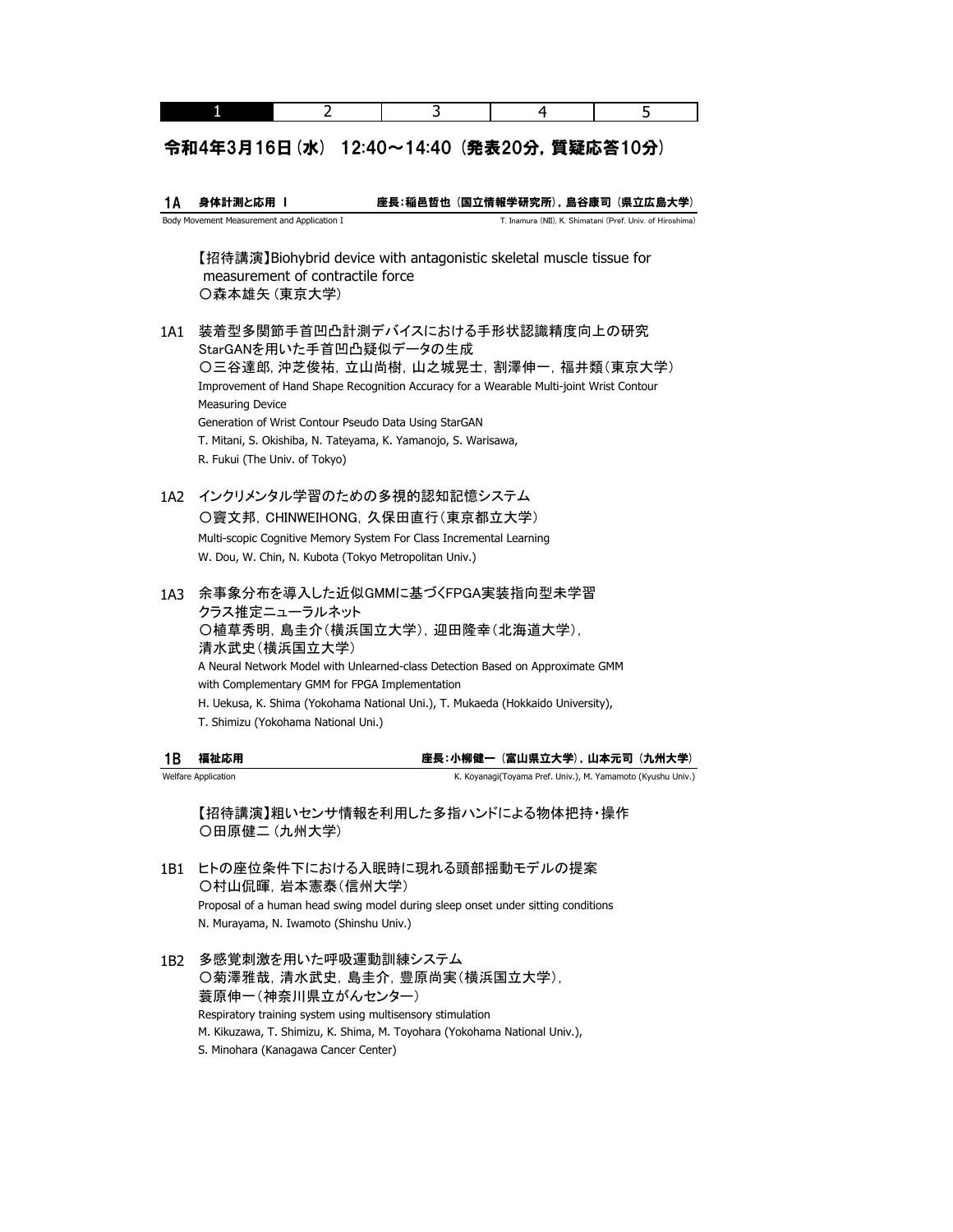|                 | 2<br>1                                                                                                                                                                                                                                                                                                                                                                     | 3 | 4                                                             | 5 |
|-----------------|----------------------------------------------------------------------------------------------------------------------------------------------------------------------------------------------------------------------------------------------------------------------------------------------------------------------------------------------------------------------------|---|---------------------------------------------------------------|---|
|                 | 令和4年3月16日 (水) 12:40~14:40 (発表20分, 質疑応答10分)                                                                                                                                                                                                                                                                                                                                 |   |                                                               |   |
| 1B <sub>3</sub> | 高齢者のための歩行支援用パワードウェアによる歩容変化<br>○今村由芽子(産業技術総合研究所), 住谷 昌彦(東京大学),<br>大竹祐子(文京学院大学), 半沢文也, 岸本一昭(株式会社 ATOUN)<br>Gait Change by Powered Wear for Walking Aid for the Elderly<br>Y. Imamura (AIST), M. Sumitani (The Univ. of Tokyo),<br>Y. Otake (Bunkyo Gakuin Univ.), F. Hanzawa, K. Kishimoto (ATOUN Inc.)                                                                      |   |                                                               |   |
| 1C              | 機構                                                                                                                                                                                                                                                                                                                                                                         |   | 座長:山本江(東京大学),河村隆(信州大学)                                        |   |
| Mechanism       |                                                                                                                                                                                                                                                                                                                                                                            |   | K. Yamamoto (The Univ. of Tokyo), T. Kawamura (Shinshu Univ.) |   |
| 1C1             | 流量で制御可能な分岐弁を用いた摩擦可変機構を有する空圧駆動<br>ソフトロボットハンド<br>〇清水健介, 西村斉寛, 野尻晴太(金沢大学), 多田隈建二郎(東北大学),<br>鈴木陽介, 辻徳生, 渡辺哲陽(金沢大学)<br>Pneumatic Soft Robot Hand with Variable Friction Surface Using Bifurcation Valve Controllable<br>via Flow Rate<br>K. Shimizu, T. Nishimura, S. Nojiri (Kanazawa Univ.), K. Tadakuma (Tohoku Univ.), Y. Suzuki,<br>T. Tsuji, T. Watanabe (Kanazawa Univ.) |   |                                                               |   |
| 1C <sub>2</sub> | 複数の腕や脚, 直進対偶, 平行4節リンクを包摂したロボット運動学の<br>定式化手法<br>○関口叡範, 武居直行(東京都立大学)<br>Formulation Method of the Robot Kinematics including Multiple Limbs, Linear Joints, and<br>Parallel Four-Bar Linkages<br>M. Sekiguchi, N. Takesue (Tokyo Metropolitan Univ.)                                                                                                                         |   |                                                               |   |
| 1C <sub>3</sub> | 重量野菜ハンドリングのための油圧駆動型ソフトハンド<br>○石橋亨祐, 阿佐美理, 石垣泰暉, 駒形光夫, 山本江(東京大学)<br>Hydraulic Soft Hand for Handling Heavy Vegetables<br>K. Ishibashi, O. Azami, T. Ishigaki, M. Komagata, K. Yamamoto (The Univ. of Tokyo)                                                                                                                                                                 |   |                                                               |   |

1C4 下向きブレーカ作業を対象とした平衡点の移動を可能とする 自重補償装置の開発 Gravity compensation device with adjustable equilibrium point for downwards drilling work 〇中野好将,田申,松井博和,矢野賢一(三重大学) Y. Nakano, S. Tian, H. Matsui, K. Yano (Mie Univ.)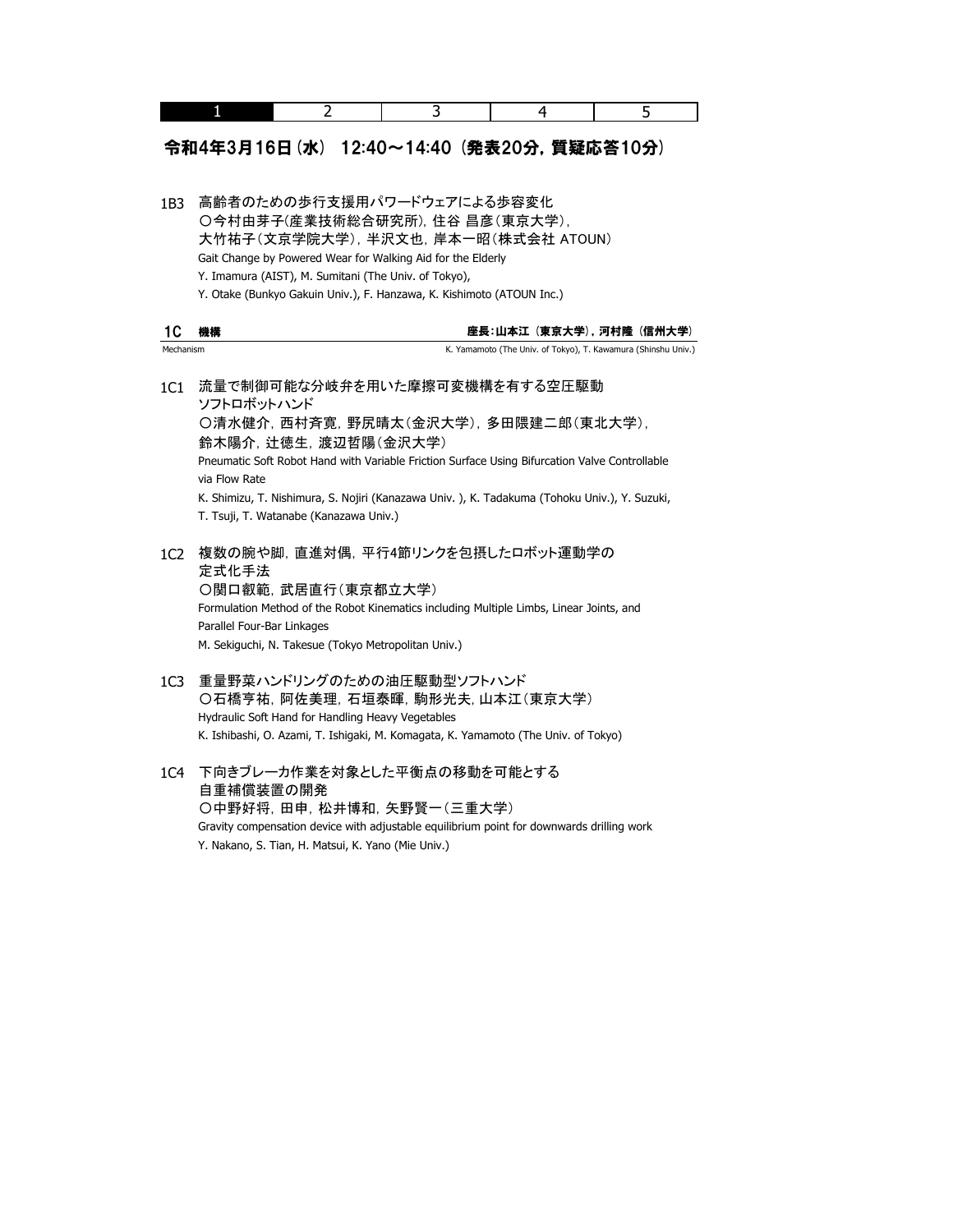### 令和4年3月16日(水) 15:00~17:00 (発表20分,質疑応答10分)

2A Body Movement Measurement and Application II 身体計測と応用 II インス インス エンス 座長:栗田雄一 (広島大学), 朱赤 (前橋工科大学) Y. Kurita (Hiroshima Univ.), C. Zhu (Maebashi Ins. of Tech.)

- 2A1 感覚刺激制御によるドライバの知覚資源評価 Evaluation of Driver's Perceptual Resource in Vehicle-Driving Simulation K. Tomihama, K. Shima, T. Shimizu, T. Ito (Yokohama National Univ.) 〇富濱啓伍,島圭介,清水武史,伊藤亨(横浜国立大学)
- 2A2 FEMを用いたL5-L4椎間板形状による椎間板内圧力変化解析 W. Fujita, Y. Tsuchiya (NIT, TOMAKOMAI), M. Yoshida, T. Tanaka (Hokkaido Univ.) 田中孝之(北海道大学) 〇藤田亘,土谷圭央(苫小牧工業高等専門学校),吉田道拓, lumbar disk pressure change analysis by L5-L4 disc shape using FEM
- 2A3 CPGー筋シナジーモデルと歩行解析への応用 〇松井寿樹,坂田茉実,島圭介(横浜国立大学),島谷康司(県立広島大学) CPG-muscle synergy model and its application to gait analysis K. Matsui, M. Sakata, K. Shima (Yokohama National Univ.), K. Shimatani (Prefectural Univ. of Hiroshima)

2B ビジョン・ナビゲーション

Vision/Navigation

座長:入江清 (千葉工業大学),武村史朗 (沖縄高専)

K. Irie(Chiba Ins. of Tech.), F. Takemura (NIT, Okinawa Col.)

〇友納正裕 (千葉工業大学) 【招待講演】3D-Lidarを用いたSLAMとその4脚ナビゲーションへの応用

- 2B1 Growing Neural Gas に基づく 3 次元不整地環境の学習と未知環境における Growing Neural Gas based Learning of 3D Terrain Environment and Path Planning in K. Ozasa, Y. Toda, T. Matsuno, M. Minami (Okayama Univ.) 〇小笹航輝,戸田雄一郎,松野隆幸,見浪護(岡山大学) 経路計画 Unknown Environment
- 2B2 陰的画像表現を用いた3D LiDARデータの深層生成モデリング K. Nakashima (Kyushu Univ.), Y. Iwashita (Jet Propulsion Laboratory), Deep Generative Modeling of 3D LiDAR Data with Implicit Representation R. Kurazume (Kyushu Univ.) 〇中嶋一斗(九州大学), 岩下友美(ジェット推進研究所), 倉爪亮(九州大学)
- 2B3 教師なしドメイン適応に基づく農業用自律移動ロボットの環境認識のための 〇松崎成道,三浦純,増沢広朗(豊橋技術科学大学) セマンティックセグメンテーションの学習 Unsupervised Domain Adaptation for Semantic Segmentation for the Scene Recognition of S. Matsuzaki, J. Miura, H. Masuzawa (Toyohashi Univ. of Tech.) Agricultural Mobile Robots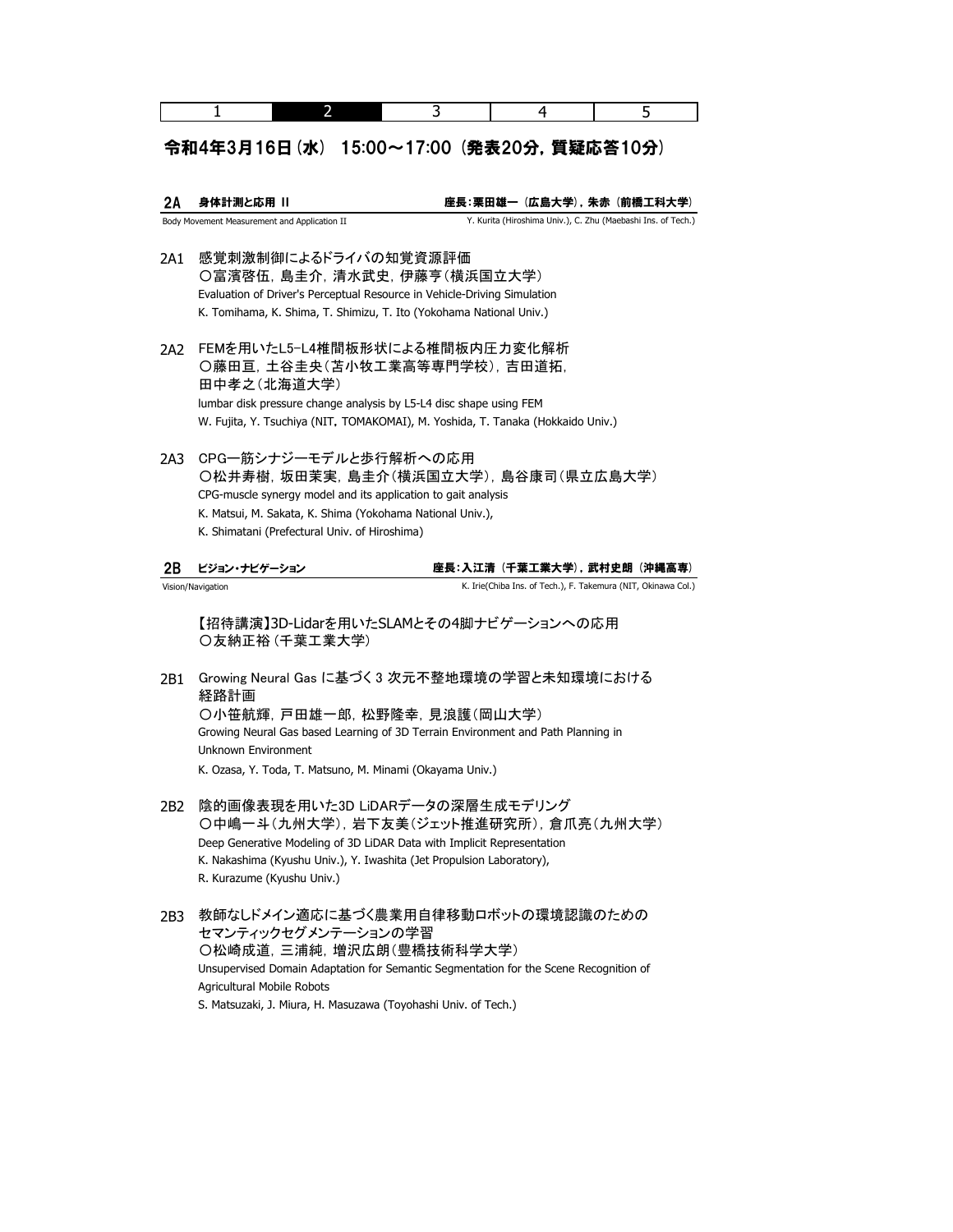|--|

## 令和4年3月16日(水) 15:00~17:00 (発表20分,質疑応答10分)

2C 人間支援技術 Ⅰ Human Assistive Technologies I 座長:渡辺哲陽 (金沢大学),土谷圭央(苫小牧高専) anabe (Kanawaza Univ.), Y. Tsuchiya (NIT, Tomakomai Col.)

【招待講演】物流施設向け荷降ろしロボットのエンドエフェクタの研究開発 〇田中淳也 (株式会社東芝)

- 2C1 複数の目標の話題に誘導する対話のための話題戦略並列実行アーキテクチャ H. Ishiguro (Osaka Univ.) 〇挾間智久,中西惇也(大阪大学),馬場 惇(株式会社サイバーエージェント), 吉川雄一郎,石黒浩(大阪大学) Parallel Strategy Architecture for Multi Target-Guided Dialogue T. Hazama, J. Nakanishi (Osaka Univ.), J. Baba (Cyber Agent Inc), Y. Yoshikawa,
- 2C2 バイオメカニクス解析のための運動計測のミニマリズム 〇苫米地和也,池上洋介,山本江,中村仁彦(東京大学) Minimalism of Motion Measurement for Biomechanics Analysis K. Tomabechi, Y. Ikegami, K. Yamamoto, Y. Nakamura (The Univ. of Tokyo)

2C3 インソール型足底圧センサに基づく未学習姿勢を考慮した作業姿勢分類 Development of work posture classification system considering unlearned posture based on T. Mukaeda, Y. Shimada, T. Tanaka (Hokkaido Univ.), H. Noguchi, 阿部敏久(パナソニックアドバンストテクノロジー株式会社) insole-type plantar pressure sensor T. Abe (Panasonic ATD Co.,Ltd.) 〇迎田隆幸,島田悠之介,田中孝之(北海道大学),野口宏明, システムの開発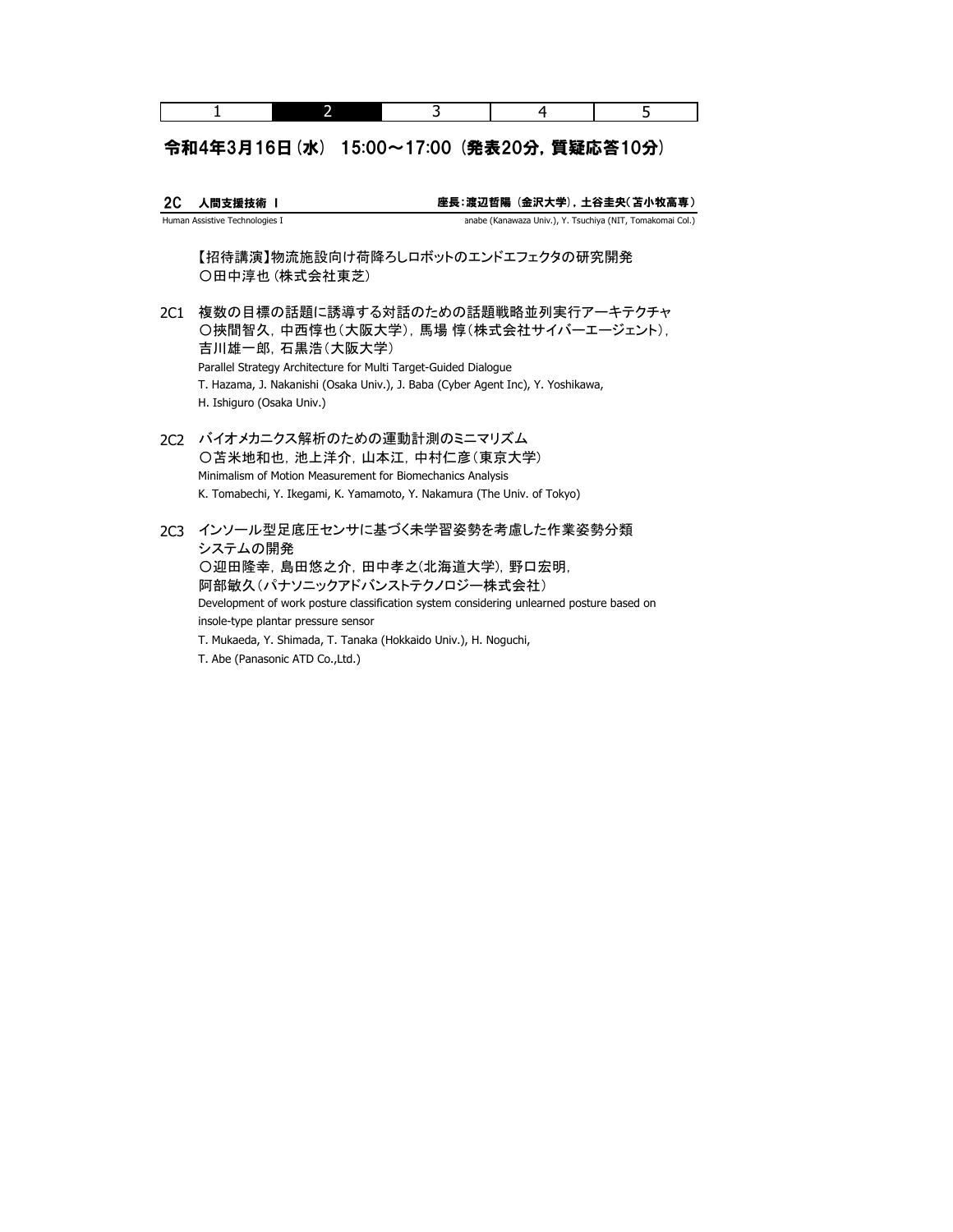#### 令和4年3月17日(木) 9:00~11:00 (発表20分,質疑応答10分)

3A 位置同定・地図生成 Localization/Mapping 座長:前山祥一 (香川大学),戸田雄一郎 (岡山大学) S. Maeyama (Kagawa Univ.), Y. Toda (Okayama Univ.)

- 3A1 起伏地の走行可能性地図生成における確率推論モデルの適用 Traversability Mapping for Uneven Terrain Based on Probabilistic Inference Y. Liu, K. Yamamoto, S. Takahashi, T. Abe (Panasonic Advanced Technology ) 阿部敏久(パナソニックアドバンストテクノロジー株式会社) 〇劉陽,山本和成,高橋三郎,
- 3A2 実世界における4次元時空間注視計測 4D Gaze Mapping in the Real World S. Oishi, K. Koide, M. Yokozuka, A. Banno (AIST) 〇大石修士,小出健司,横塚将志,阪野貴彦(産業技術総合研究所)
- 3A3 大域マッチングコスト最小化とLiDAR-IMUタイトカップリングに基づく 3D Environmental Mapping Based on Global Matching Cost Minimization and Tight Coupling of 三次元地図生成 LiDAR and IMU Constraints K. Koide, M. Yokozuka, S. Oishi, A. Banno (AIST) 〇小出健司,横塚将志,大石修士,阪野貴彦(産業技術総合研究所)
- 3A4 3D点群地図における走行可能性判定のための段差検出 M. Tomono, Y. Hara (Chiba Institute of Technology) 〇友納正裕,原祥尭(千葉工業大学) Step edge detection for traversability analysis in 3D point cloud maps

| 3B | 移動ロボット          | 座長:遠藤大輔(土木研究所),永谷圭司(東京大学)                         |
|----|-----------------|---------------------------------------------------|
|    | Mobile Robots I | D. Endo (PWRI.), K. Nagatani (The Univ. of Tokyo) |

【招待講演】マリンロボティクス ~自動航行に向けて~ 〇杉浦恒 (ヤンマーホールディングス株式会社)

- 3B1 車両相対位置計測装置の学習データを転用するための測距センサの クラスタリングに関する研究 Measurement Devices Study of Distance Sensors Clustering to Transfer Training Data for Relative Position S. Amagai, Q. Ye, Y. Fukuoka, S. Warisawa R. Fukui (The Univ. of Tokyo) 〇雨貝宗吾,叶其緯,福岡勇児,割澤伸一,福井類(東京大学)
- 3B2 非周期的な歩容を表現するための歩容ベクトルの提案 I. Maeda (Wakayama Univ.), K. Tokuda (National Agriculture and Food ), Proposal of a Gait Vector for an Aperiodic Gait ○前田一成(和歌山大学),徳田献一(農業・食品産業技術総合研究機構), 中嶋秀朗(和歌山大学) S. Nakajima (Wakayama Univ.)
- 3B3 移動ロボットのナビゲーションのためのbrute-forceな価値反復を用いた 大域計画・局所計画アルゴリズム Value Iteration 〇上田隆一,池邉龍宏,林原靖男(千葉工業大学) Real-time Global and Local Planner for Mobile Robot Navigation using Brute-Force R. Ueda, T. Ikebe, Y. Hayashibara (Chiba Institute of Technology)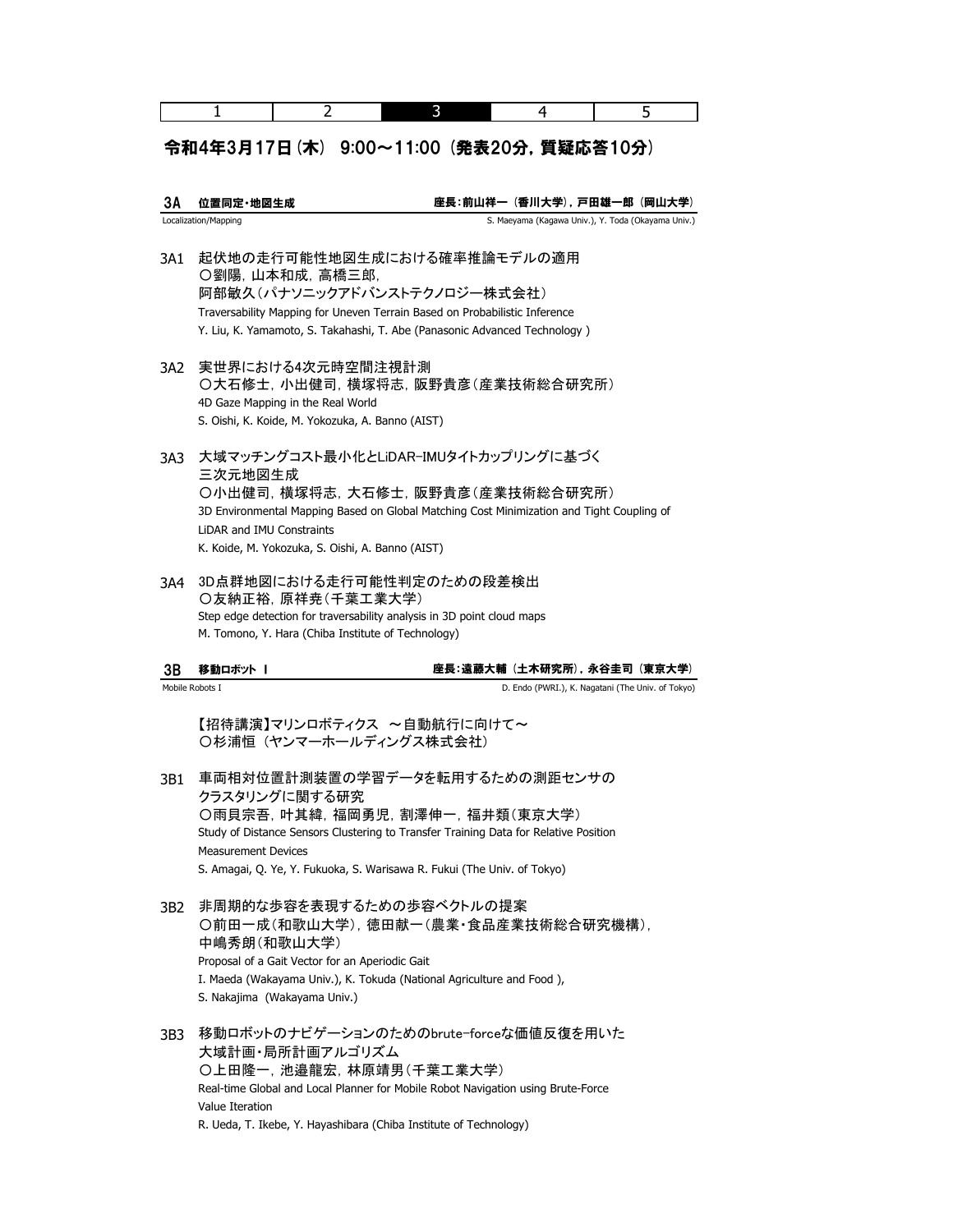# 令和4年3月17日(木) 9:00~11:00 (発表20分,質疑応答10分)

| ЗC           | 生活支援                                                                                                                                                                                                                                                                                                              |  | 座長:福井類(東京大学),上田悦子(大阪工業大学)                                    |
|--------------|-------------------------------------------------------------------------------------------------------------------------------------------------------------------------------------------------------------------------------------------------------------------------------------------------------------------|--|--------------------------------------------------------------|
| Life-Support |                                                                                                                                                                                                                                                                                                                   |  | R. Fukui (The Univ. of Tokyo), E. Ueda (Osaka Ins. of Tech.) |
|              | 【招待講演】Robot Exploration and Mapping of Unstructured Indoor Environments<br>using segment-based Clustering of Range Data with Uncertainty<br>OAnkit Ravankar (東北大学)                                                                                                                                                |  |                                                              |
| 3C1          | 装着型ロボットの動作識別を目的とした機械学習モデルの実装<br>〇水上憲明(東京国際工科専門職大学), 橋本稔<br>(AssistMotion 株式会社 / 信州大学)<br>Implementation of Machine Learning Model for Motion Identification in Wearable Robot<br>N. Mizukami (International Professional Univ. of Technology in Tokyo), M. Hashimoto<br>(AssistMotion Inc./Shinshu Univ.)         |  |                                                              |
| 3C2          | 家庭内での幼児の行動を安全に長時間計測するためのぬいぐるみ型デバイスの<br>設計指針策定と実装<br>〇佐藤素気, 石黒瑞樹, 割澤伸一, 福井類(東京大学)<br>Development of Design Guidelines and Implementation of a Sensor-embedded Plushie<br>Device for Safe and Long-Term Measurement of Toddler Behavior at Home<br>M. Sato, M. Ishiguro, S. Warisawa, R. Fukui (The Univ. of Tokyo) |  |                                                              |
| 3C3          | 搭乗者の目的地推定に基づく運動主体感を考慮したパーソナルモビリティの<br>操作支援<br>○岡本章良, 田村雄介, アンキットラワンカル, 平田泰久(東北大学)<br>Driving Assistance for Personal Mobility Considering Sense of Agency Based on User's<br><b>Destination Estimation</b>                                                                                                        |  |                                                              |

A. Okamoto, Y. Tamura, A. Ravankar, Y. Hirata (Tohoku Univ.)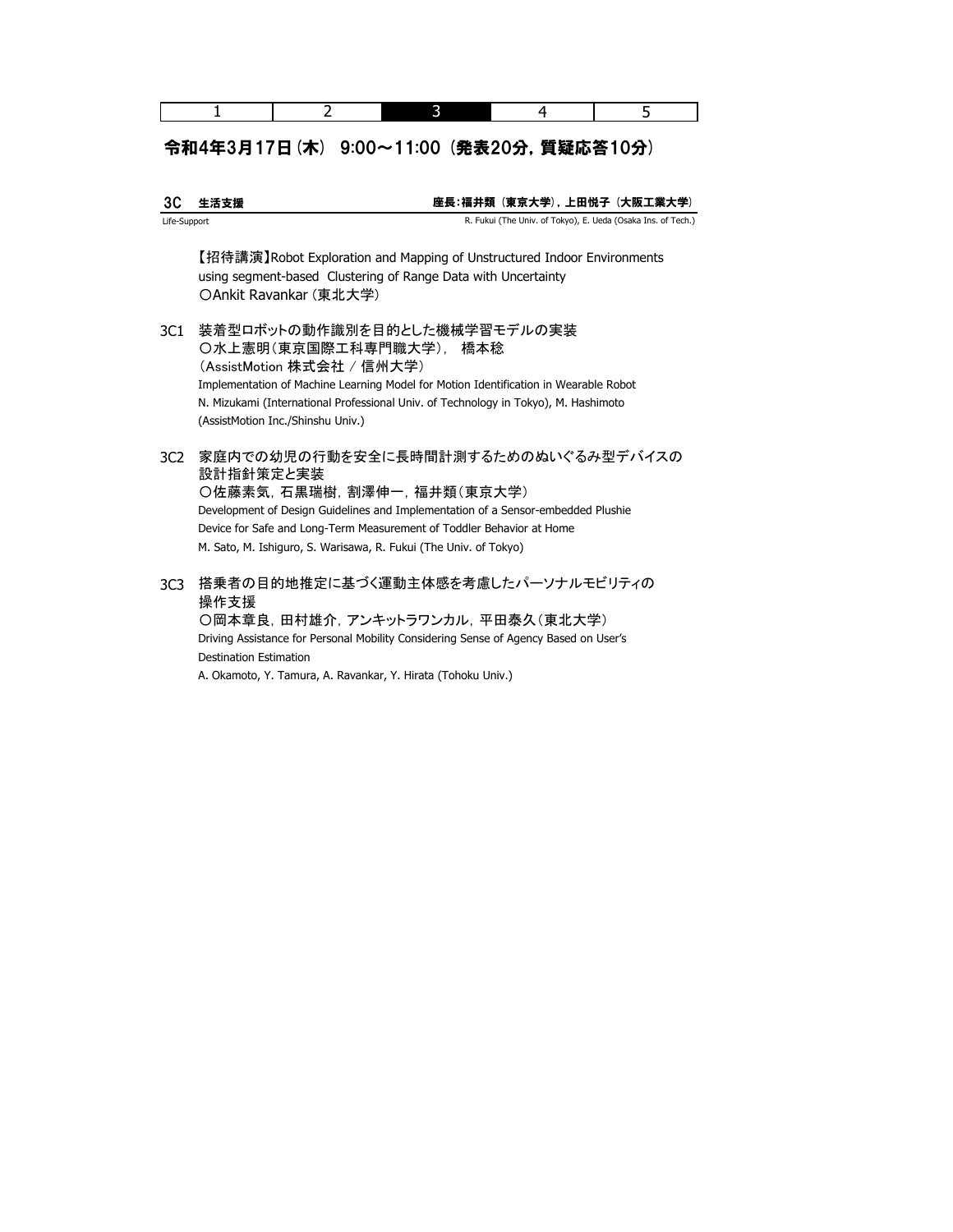## 令和4年3月17日(木) 13:10~15:10 (発表20分,質疑応答10分)

2 3

| 4Α   | 学習・制御                                                                                                                                                                   | 座長:岩本憲泰(信州大学),梅田和昇(中央大学)                                                                                                                                                                                                                                                                                           |
|------|-------------------------------------------------------------------------------------------------------------------------------------------------------------------------|--------------------------------------------------------------------------------------------------------------------------------------------------------------------------------------------------------------------------------------------------------------------------------------------------------------------|
|      | Learning/Control                                                                                                                                                        | N. Iwamoto (Shinshyu Univ.), K. Umeda (Chuo Univ.)                                                                                                                                                                                                                                                                 |
|      | actuators for humanoid robots<br>○康天毅 (株式会社Preferred Networks)                                                                                                          | 【招待講演】Key design parameters of a few types of electro-hydrostatic                                                                                                                                                                                                                                                  |
| 4A1  | 制約付きNormalizing Flowと強化学習への応用<br>○小林泰介, 青谷拓海(奈良先端科学技術大学院大学)<br>Restricted Normalizing Flow and Application to Reinforcement Learning<br>T. Kobayashi, T. Aotani (NAIST) |                                                                                                                                                                                                                                                                                                                    |
| 4A2. | 山本江, 〇小林直樹, 石垣泰暉(東京大学)<br>Control Strategy Morphing of Humanoid Push Recovery using Hopping<br>K. Yamamoto, N. Kobayashi, T. Ishigaki (The Univ. of Tokyo)              | ヒューマノイドの転倒回避における跳躍を用いたシームレスな制御戦略変容                                                                                                                                                                                                                                                                                 |
| 4A3  | Y. Kaneda, H. Ikeuchi (Panasonic Corporation), K. Tadakuma (Tohoku Univ.)                                                                                               | 大きさや硬さの異なる物体をつまみ上げ可能な画像を用いたロボットハンド制御<br>○磯邉柚香, パトハックサーサク, 梅田和昇(中央大学), 橋本裕介, 松山吉成,<br>松田卓,金田侑,池内宏樹(パナソニック株式会社),多田隈建二郎(東北大学)<br>Visual Feedback Control of a Robotic Hand for Picking Up Objects of Varying Size and Softness<br>Y. Isobe, S. Pathak, K. Umeda (Chuo Univ.), Y. Hashimoto, Y. Matsuyama, T. Matsuda, |
| 4B   | 移動ロボット                                                                                                                                                                  | €:上田隆一(千葉工業大学),大石修士(産業技術総合研究所)                                                                                                                                                                                                                                                                                     |
|      | Mobile Robots II                                                                                                                                                        | R. Ueda (Chiba Ins. of Tech.), S. Oishi (AIST)                                                                                                                                                                                                                                                                     |
|      | ○吉光徹雄 (宇宙航空研究開発機構)                                                                                                                                                      | 【招待講演】はやぶさ2搭載MINERVA-IIローバに見る宇宙探査ロボットの開発                                                                                                                                                                                                                                                                           |
| 4B1  | 最適視点選択手法<br>○横松大政, 関山浩介(名城大学)<br>photographic composition by KL divergence<br>T. Yokomatsu, K. Sekiyama (Meijo Univ.)                                                   | 写真構図最適化のためのPSOとガウス過程をもちいた屋内ドローンの<br>Optimal viewpoint selection for indoor drone using PSO and Gaussian Process with                                                                                                                                                                                               |
| 4B2  | 移動と地形分類の不確実性に基づく探査ロボットの経路計画<br>○鈴木大和(東京大学), 久保田孝(宇宙航空研究開発機構)<br>Y. Suzuki (The Univ. of Tokyo), T. Kubota (JAXA)                                                        | Path Planning based on Motion and Terrain Classification Uncertainty for Exploration Robots                                                                                                                                                                                                                        |
| 4B3  | 運動特性評価<br>○前田直樹, 鄭聖熹(大阪電気通信大学)<br>Type PMV                                                                                                                              | 座り乗り式車輪倒立型PMVを想定した不安定座面上における搭乗者の<br>Evaluation of Rider's Motion Characteristics in Unstable Seat Supposing Sit-Riding Balancing                                                                                                                                                                                   |

N. Maeda, S. Jeong (OECU)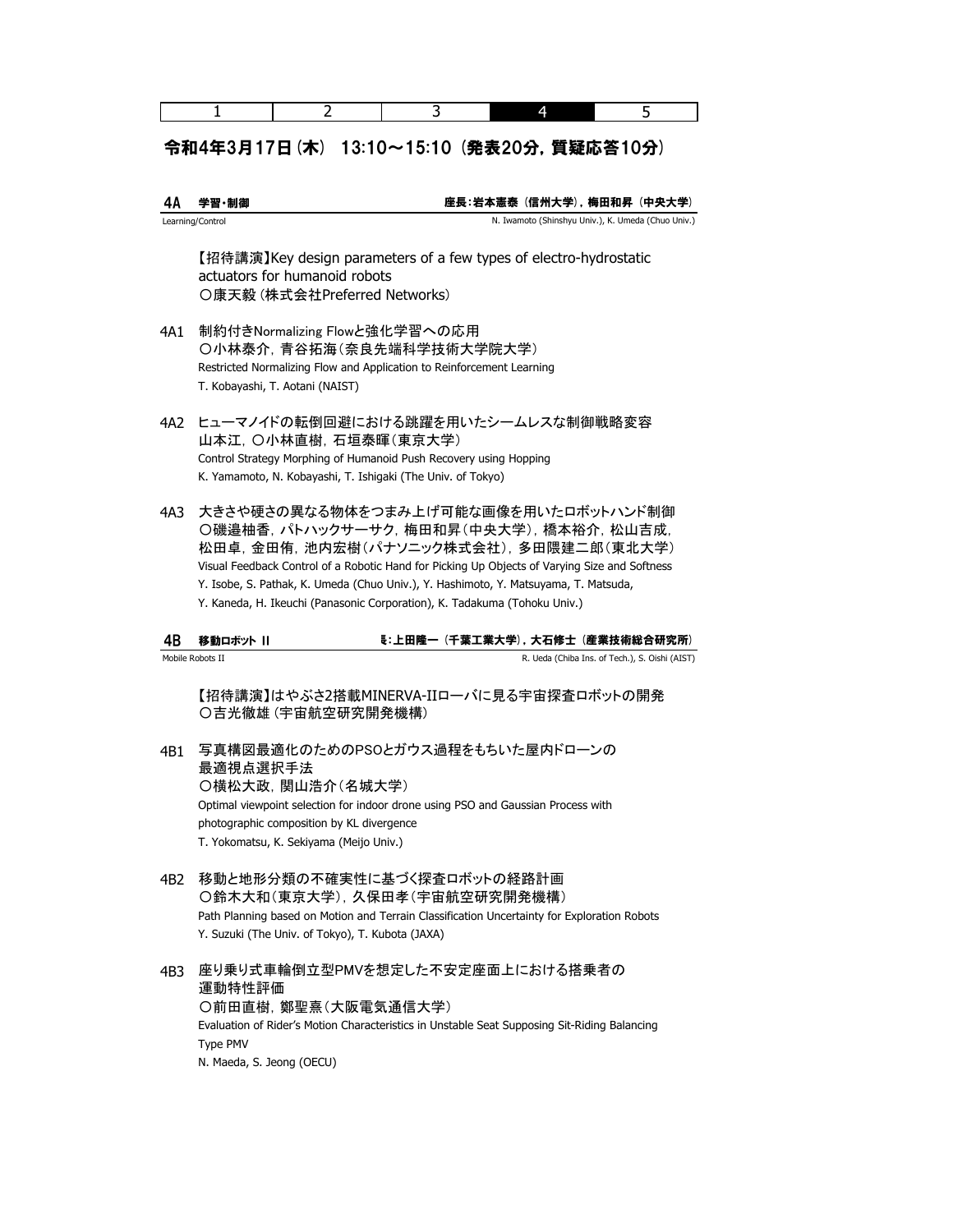### 令和4年3月17日(木) 13:10~15:10 (発表20分,質疑応答10分)

4C 災害対応ロボット Disaster Response Robot 座長:田中孝之 (北海道大学),渋川文哉 (株式会社IHI) T. Tanaka (Hokkaido Univ.), F. Shibukawa (IHI Corporation)

【招待講演】多様な環境に適応するフィールドロボットシステムの実現に向けて 〇永谷圭司 (東京大学)

4C1 モジュール分割型軌道構造体のための多様なロボット姿勢条件での3次元施工 状態遷移図に基づく課題の発見とロボット動作が把持部の姿勢に与える Problem Identification Based on the Transition Diagram and the Effect Analysis of R. Yokomura, S. Warisawa, R. Fukui (The Univ. of Tokyo) 影響の分析 Robot Motion on the Grasping Part Posture 〇横村亮太,割澤伸一,福井類(東京大学) 3-Dimensional Construction of the Modularized Rail Structure in Various Posture Conditions

4C2 降灰厚計測と降灰堆積状況の撮影を目的とした無人火山調査手法の開発 〇横山龍一,羽田靖史(工学院大学),永谷圭司(東京大学), Development of an unmanned volcanic survey method for the purpose of measuring 北原遼太(国際航業株式会社),銭谷彰(イームズロボティクス株式会社) ash fall thickness and sediment situation

R. Yokoyama, Y. Hada (Kogakuin Univ.), K. Nagatani (The Univ. of Tokyo),

R. Kitahara (Kokusai Kogyo Co., Ltd.), A. Zeniya (EAMS ROBOTICS Co., Ltd.)